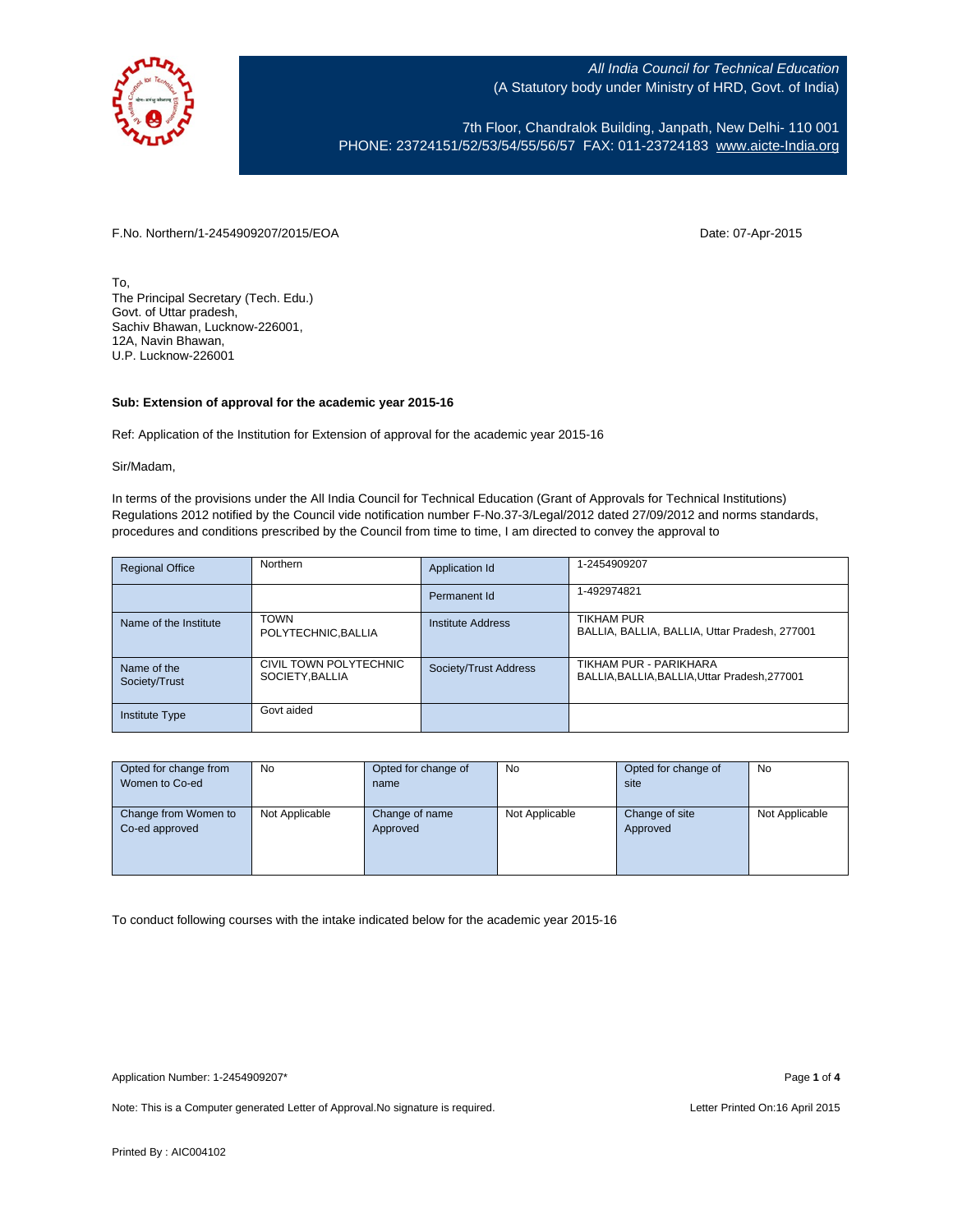

7th Floor, Chandralok Building, Janpath, New Delhi- 110 001 PHONE: 23724151/52/53/54/55/56/57 FAX: 011-23724183 [www.aicte-India.org](http://www.aicte-india.org/)

| Application Id: 1-2454909207                          |              | Course         |                                                   | <b>Affiliating Body</b>    |                                                |                |                                  |                     |                          |                                          |
|-------------------------------------------------------|--------------|----------------|---------------------------------------------------|----------------------------|------------------------------------------------|----------------|----------------------------------|---------------------|--------------------------|------------------------------------------|
| Program                                               | Shift        | Level          |                                                   | Full/Part Time             |                                                | Intake 2014-15 | Intake Approved for<br>$15 - 16$ | NRI Approval status | PIO Approval status      | Foreign Collaboration<br>Approval status |
|                                                       |              |                |                                                   |                            |                                                |                |                                  |                     |                          |                                          |
| <b>ENGINEERING</b><br><b>AND</b><br><b>TECHNOLOGY</b> | 1st<br>Shift | <b>DIPLOMA</b> | <b>CIVIL</b><br><b>ENGINEERING</b>                | <b>FULL</b><br><b>TIME</b> | Board of<br>Technical<br>Education,<br>Lucknow | 60             | 60                               | <b>NA</b>           | <b>NA</b>                | <b>NA</b>                                |
| <b>ENGINEERING</b><br><b>AND</b><br><b>TECHNOLOGY</b> | 1st<br>Shift | <b>DIPLOMA</b> | <b>ELECTRICAL</b><br><b>ENGINEERING</b>           | <b>FULL</b><br><b>TIME</b> | Board of<br>Technical<br>Education,<br>Lucknow | 60             | 60                               | NA                  | NA                       | <b>NA</b>                                |
| <b>ENGINEERING</b><br><b>AND</b><br><b>TECHNOLOGY</b> | 1st<br>Shift | <b>DIPLOMA</b> | <b>MECHANICAL</b><br><b>ENGINEERING</b><br>(AUTO) | <b>FULL</b><br><b>TIME</b> | Board of<br>Technical<br>Education,<br>Lucknow | 60             | 60                               | <b>NA</b>           | $N_A$                    | <b>NA</b>                                |
| <b>ENGINEERING</b><br>AND<br><b>TECHNOLOGY</b>        | 1st<br>Shift | <b>DIPLOMA</b> | <b>MECHANICAL</b><br><b>ENGINEERING</b><br>(PROD) | <b>FULL</b><br><b>TIME</b> | Board of<br>Technical<br>Education,<br>Lucknow | 60             | 60                               | <b>NA</b>           | $\overline{\mathsf{NA}}$ | <b>NA</b>                                |
| <b>ENGINEERING</b><br><b>AND</b><br><b>TECHNOLOGY</b> | 2nd<br>Shift | <b>DIPLOMA</b> | <b>CIVIL</b><br><b>ENGINEERING (2</b><br>SHIFT)   | <b>FULL</b><br><b>TIME</b> | Board of<br>Technical<br>Education,<br>Lucknow | 60             | 60                               | <b>NA</b>           | $N_A$                    | <b>NA</b>                                |
| <b>ENGINEERING</b><br><b>AND</b><br><b>TECHNOLOGY</b> | 2nd<br>Shift | <b>DIPLOMA</b> | <b>ELECTRICAL</b><br><b>ENGINEERING</b>           | <b>FULL</b><br><b>TIME</b> | Board of<br>Technical<br>Education,<br>Lucknow | 60             | 60                               | <b>NA</b>           | $N_A$                    | <b>NA</b>                                |
| <b>ENGINEERING</b><br><b>AND</b><br><b>TECHNOLOGY</b> | 2nd<br>Shift | <b>DIPLOMA</b> | <b>MECHANICAL</b><br><b>ENGINEERING</b><br>(AUTO) | <b>FULL</b><br><b>TIME</b> | Board of<br>Technical<br>Education,<br>Lucknow | 60             | 60                               | <b>NA</b>           | <b>NA</b>                | NA                                       |
| <b>ENGINEERING</b><br><b>AND</b><br><b>TECHNOLOGY</b> | 2nd<br>Shift | <b>DIPLOMA</b> | <b>MECHANICAL</b><br><b>ENGINEERING</b><br>(PROD) | <b>FULL</b><br><b>TIME</b> | Board of<br>Technical<br>Education,<br>Lucknow | 60             | 60                               | NA                  | NA                       | <b>NA</b>                                |

Application Number: 1-2454909207\* Page **2** of **4**

Note: This is a Computer generated Letter of Approval. No signature is required. Letter Printed On:16 April 2015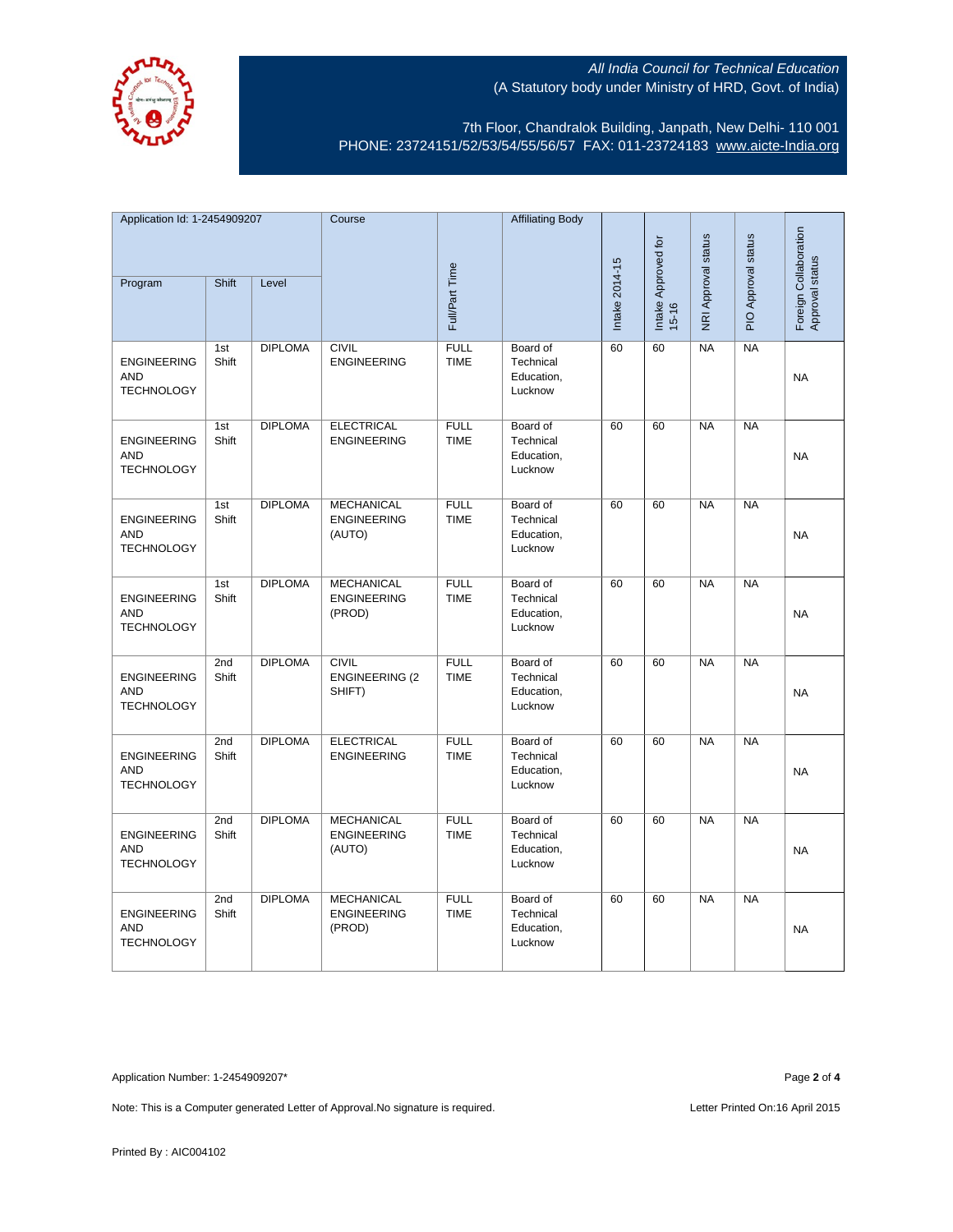

7th Floor, Chandralok Building, Janpath, New Delhi- 110 001 PHONE: 23724151/52/53/54/55/56/57 FAX: 011-23724183 [www.aicte-India.org](http://www.aicte-india.org/)

| Application Id: 1-2454909207<br>Program | <b>Shift</b> | Level          | Course                                                                                            | Full/Part Time             | <b>Affiliating Body</b>                        | $2014 - 15$<br>Intake | Approved for<br>Intake<br>$15 - 16$ | status<br>NRI Approval | status<br>Approval<br><b>DI</b> R | Collaboration<br>Approval status<br>Foreign |
|-----------------------------------------|--------------|----------------|---------------------------------------------------------------------------------------------------|----------------------------|------------------------------------------------|-----------------------|-------------------------------------|------------------------|-----------------------------------|---------------------------------------------|
| <b>MANAGEMEN</b>                        | 1st<br>Shift | <b>DIPLOMA</b> | <b>MODERN OFFICE</b><br><b>MANAGEMENT</b><br><b>AND</b><br><b>SECRETARIAL</b><br><b>PRACTICES</b> | <b>FULL</b><br><b>TIME</b> | Board of<br>Technical<br>Education,<br>Lucknow | 60                    | 60                                  | <b>NA</b>              | <b>NA</b>                         | <b>NA</b>                                   |
| <b>MANAGEMEN</b>                        | 2nd<br>Shift | <b>DIPLOMA</b> | <b>MODERN OFFICE</b><br>MANAGEMENT<br><b>AND</b><br><b>SECRETARIAL</b><br><b>PRACTICES</b>        | <b>FULL</b><br><b>TIME</b> | Board of<br>Technical<br>Education,<br>Lucknow | 60                    | 60                                  | <b>NA</b>              | <b>NA</b>                         | <b>NA</b>                                   |

Note: Validity of the course details may be verified at www.aicte-india.org>departments>approvals

The above mentioned approval is subject to the condition that TOWN POLYTECHNIC,BALLIA shall follow and adhere to the Regulations, guidelines and directions issued by AICTE from time to time and the undertaking / affidavit given by the institution along with the application submitted by the institution on portal.

In case of any differences in content in this Computer generated Extension of Approval Letter, the content/information as approved by the Executive Council / General Council as available on the record of AICTE shall be final and binding.

Strict compliance of Anti-Ragging Regulation:- Approval is subject to strict compliance of provisions made in AICTE Regulation notified vide F. No. 37-3/Legal/AICTE/2009 dated July 1, 2009 for Prevention and Prohibition of Ragging in Technical Institutions. In case Institution fails to take adequate steps to Prevent Ragging or fails to act in accordance with AICTE Regulation or fails to punish perpetrators or incidents of Ragging, it will be liable to take any action as defined under clause 9(4) of the said Regulation.

> **Dr. Avinash S Pant Actg Chairman, AICTE**

Copy to:

## **1. The Regional Officer,**

All India Council for Technical Education Govt. Polytechnic Campus Adjoining Directorate of Technical Education Vikas Nagar, Kanpur-208 002, Uttar Pradesh

Application Number: 1-2454909207\* Page **3** of **4**

Note: This is a Computer generated Letter of Approval.No signature is required. Letter According the state of April 2015